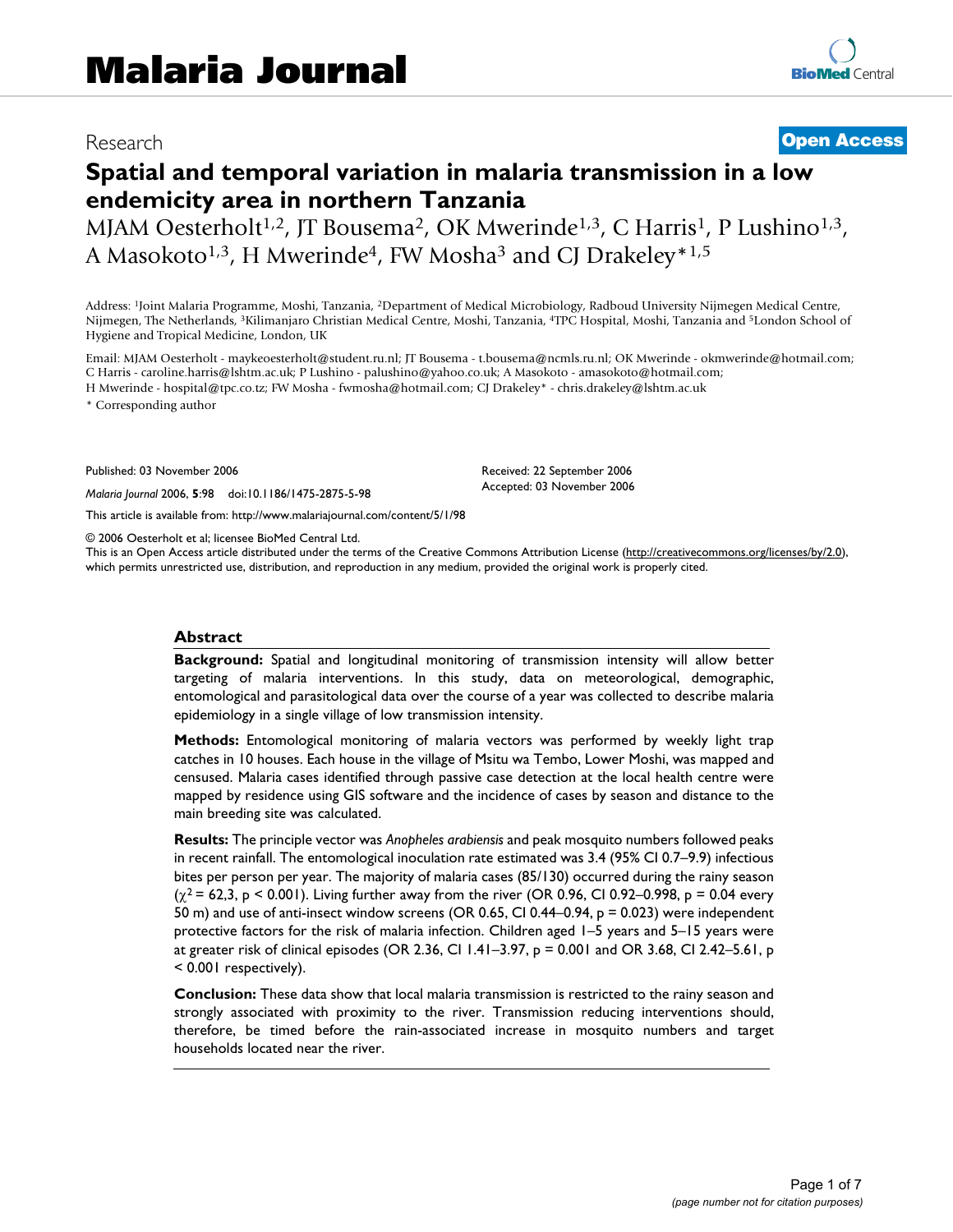# **Background**

The incidence and clinical presentation of *Plasmodium falciparum* malaria shows considerable variation between age groups [1], countries [2[,3\]](#page-5-0) and relatively short distances in single areas [4]. A key parameter defining the variation is the malaria transmission intensity. Transmission intensity is commonly quantified by the entomological inoculation rate (EIR), the estimated level of exposure to malaria infected mosquitoes. Spatial and temporal variation in transmission intensity is often not included in EIR estimates. This variation is particularly important in areas of low transmission intensity where few infected mosquitoes are caught and focal *hotspots* of malaria transmission may exist. Low transmission areas often have an unstable EIR [1,4] with seasonal peaks that are commonly correlated with recent rainfall. Climatic [5-[7\]](#page-5-1), spatial [8- 11], socio-economic [12-16] and other micro-environmental factors [13,14] are important contributors to heterogeneity of malaria transmission in small geographic areas. Within a village there can be clustering of mosquitoes in a certain regions [17] with large proportions of vectors collected in relatively few of the houses [18[,19](#page-6-0)]. Similar to clustering of mosquitoes, clinical malaria episodes can also be clustered in individuals [12] or housing groups [12,16,20].

Factors that play a role in transmission can be studied using computerized mapping with global positioning systems (GPS) and geographical information systems (GIS) [10]. When environmental factors are coupled with clinical data, it may be possible to identify populations, households or areas that carry the heaviest burden of malaria or are the most important potential contributors to malaria transmission. Consequently, the impact of malaria control efforts can be maximized by implementing tailored control measures to carefully selected areas [20].

The study objective was to map malaria transmission patterns in a village in Lower Moshi, northern Tanzania, that is representative for this low transmission area. By determining micro-environmental factors that influence the risk of malaria, the aim was to identify high risk areas where transmission reducing interventions can be focused.

#### **Methods** *Study site*

The study was conducted in the village of Msitu wa Tembo in lower Moshi (latitude 3° 33' S; longitude 37° 17' E) at an average altitude of 714 m. Lower Moshi lies between the Masai Savannah and foothills of Mount Kilimanjaro and is hypoendemic for falciparum malaria. Irrigation from the nearby Karanga river makes the area suitable for small scale farming which is the predominant occupation. The average annual rainfall is 615 mm (10 year average) and is highly seasonal with the period March–May accounting for 70% of the annual precipitation. The remainder falls during the unpredictable short rains in October–December. Between these two rainy seasons are a hot dry season during January–February and a cool dry season during June–September.

This study was part of a larger study on malaria immunity and received ethical approval from the ethical committees of the National Institute for Medical Research, the Kilimanjaro Christian Medical Centre, and the London School of Hygiene and Tropical Medicine.

### *Demography*

All houses, roads and possible breeding sites were located with a hand-held GPS unit (Trimble GeoExplorer III). The program ArcView GIS 3.2 was then used to develop a map of the village and environs. Each house in the village was mapped, censused and its structure was evaluated. Rainfall data was collected from a nearby sugar plantation and measured daily at 21 points.

### *Entomology*

#### *Mosquito light traps*

Mosquitoes were collected in 10 houses that were selected to be representative of the different housing structures in the village. Mosquitoes were caught with a standard Centre for Disease Control light traps (CDC, Atlanta, GA, USA) every week for one year (January–December 2004). Traps were hung at the end of an occupied bed with a bed net that was newly provided by the investigators. Traps were set for 12 hours, from 7 pm to 7 am [\[22](#page-6-1)]. In the morning, traps were then collected and mosquito species determined and counted. Male *Anopheles* mosquitoes, *Culicines* and non-vector *Anophelines* were discarded.

## *CSP ELISA*

Female *Anopheles* mosquitoes stored on silica gel for circumsporozoite protein (CSP) ELISA as described by Wirtz *et al*. [\[23\]](#page-6-2). Briefly, the head and thorax were removed for every mosquito and stored in an uncoated 96-well microtitre plate until the assays were performed. Samples were prepared individually and assayed in batches of four with positive batches re-assayed as single mosquitoes. Insectary reared unfed female *Anopheles* were used as negative controls with the kit supplied CSP antigen as positive control. Samples were read by eye and on an ELISA plate reader at 495 nm. The EIR and confidence intervals were calculated as described by Drakeley *et al*. [24]. A conversion factor was used to adjust for the difference between light trap catches and man biting catches [25], giving the formula: infectious bites per person per year = 1.605 \* (number of positive mosquitoes/number of traps) \* 365.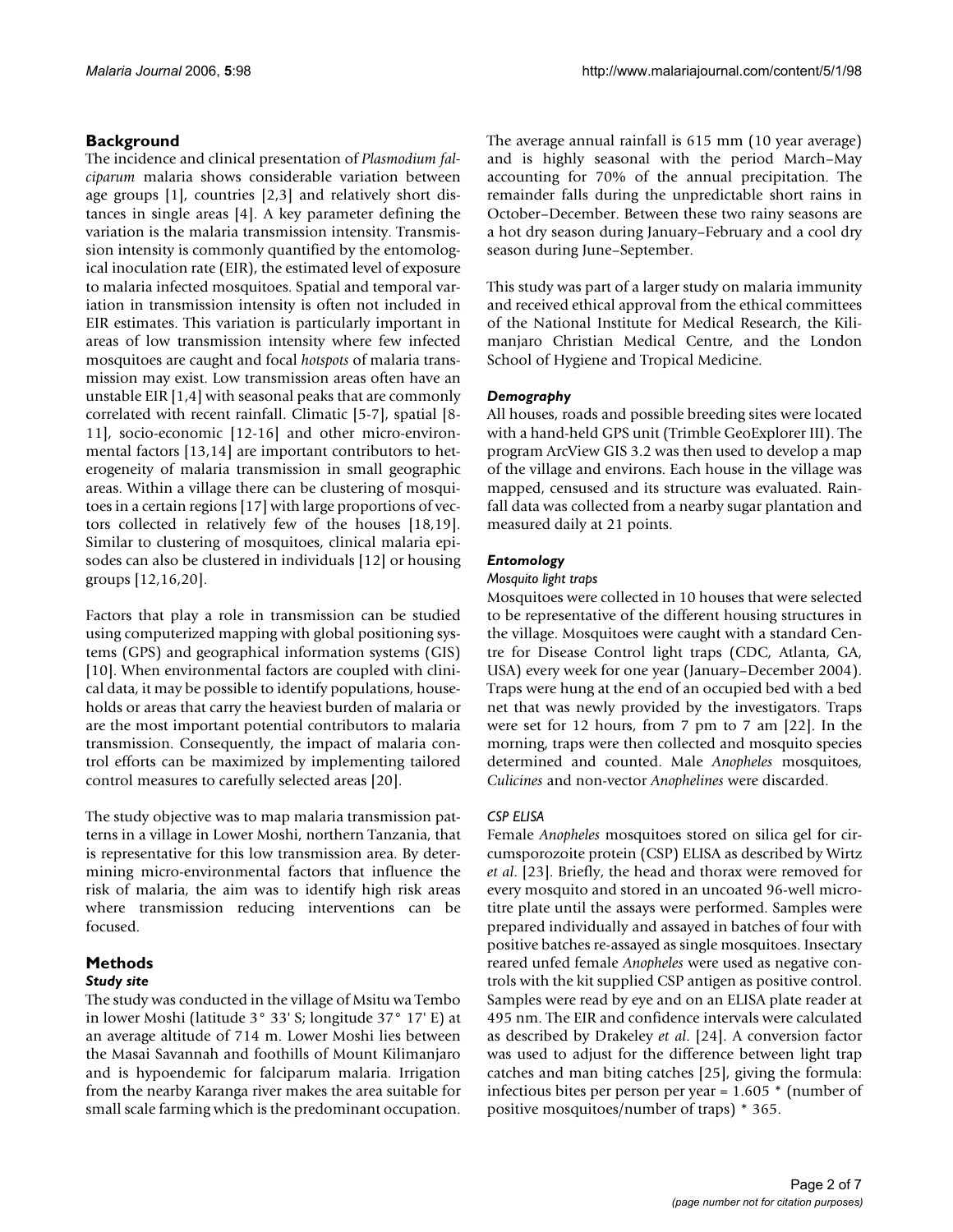

#### **Figure 1**

**Rainfall, numbers of mosquito and patients during 2004**. Bars indicate the total rainfall per week collected in 21 rain gauges at the nearby sugar plantation (left hand y-axis). The solid line indicates the total proportion of female *Anopheles* mosquitoes caught per week (left hand y-axis). The broken line the total number of malaria cases seen by the health centre per week (right hand Y-axis).

#### *Mosquito speciation*

The protocol described by Scott *et al*. [[26\]](#page-6-3) was followed. Individual mosquitoes were randomly selected from ELISA test plates and the DNA extracted using the salt-Tris-EDTA (STE) method. 50 µl of mosquito triturate was added to 100 µl of STE and mixed. Insectary reared *Anopheles gambiae ss*. were used as controls and PCR products were visualised using 1.5% agarose gels.

#### *Morbidity data*

A government clinic in the village centre, that was the nearest health facility for  $~8$  km, was used for collecting morbidity data. Each person visiting the clinic with suspected malaria was sent to the laboratory for confirmation by microscopy. Giemsa-stained slides were read by trained microscopists. Information about age, sex and residence were collected from the persons with a positive blood film and morbidity data were linked to individual houses. Individuals were considered patients if they had more than five *P. falciparum* parasites per 200 white blood cells in combination with symptoms suggestive of malaria. If the time between two malaria episodes of an individual exceeded one month, both were considered as separate episodes. Individuals were treated with sulphadoxine-pyrimethamine as first line treatment, with amodiaquine as second line and quinine reserved for severe cases as directed by the local clinical officer and in accordance with national guidelines.

#### *Data analysis*

Based on the rainfall and temperature data (not shown) the year was divided into three arbitrary seasons: dry (January–March), wet (April–June) and cool (July–December). The distance of individual households to the river was calculated in steps of 50 metres using ArcView GIS 3.2 software and subsequently categorised as close (<1,200 m), intermediate (1,200–1,600 m) and far (>1,600 m). Morbidity data and mosquito catches were summarized per week. Statistical analyses were performed in SPSS version 11.0.1 (SPSS Inc., Chicago, USA). Continuous variables were analysed using t-test, one-way ANOVA for normal distributed data or Wilcoxon rank sum test and Spearman's correlation coefficient for not normally distributed data. Categorical variables were analysed using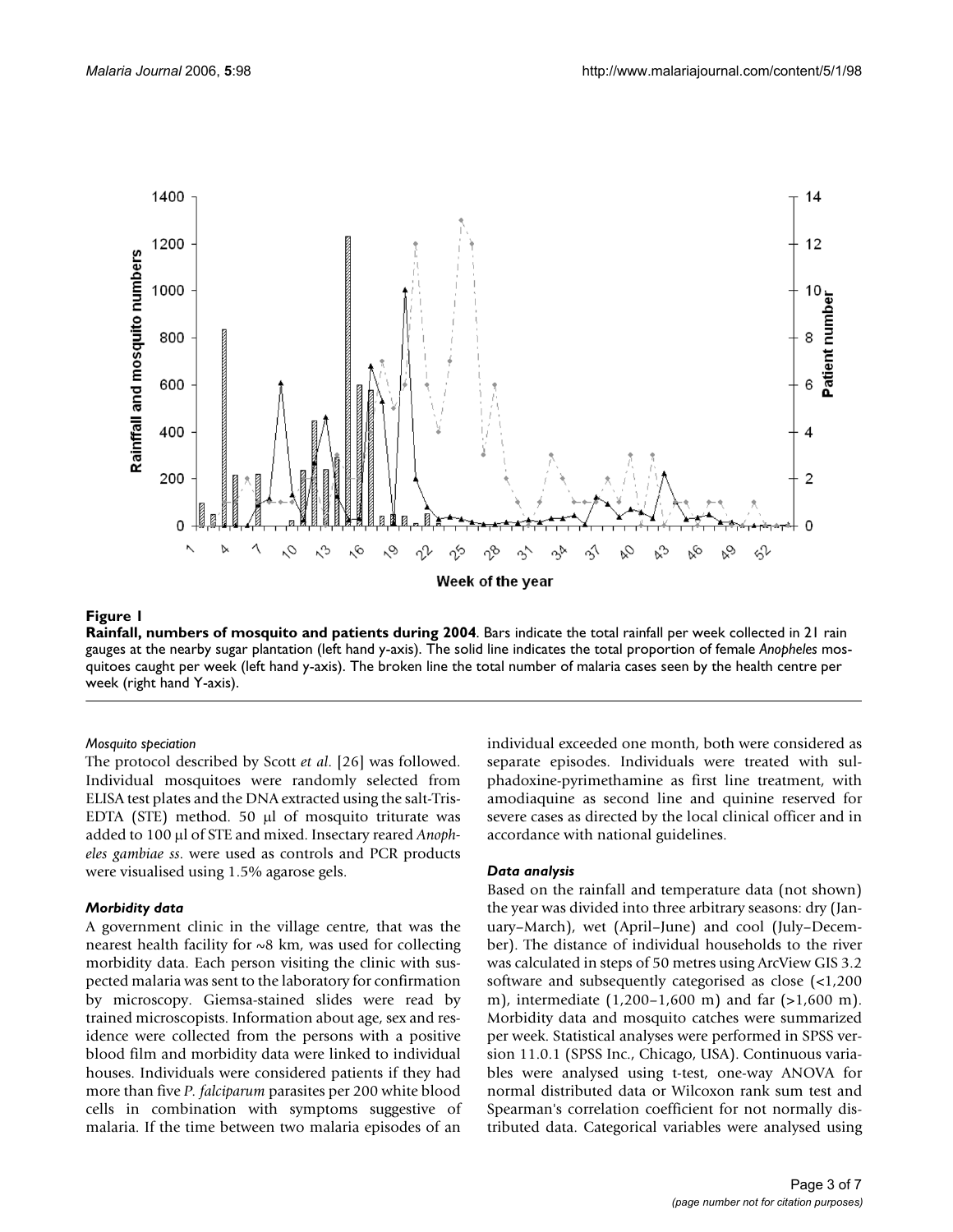

#### **Figure 2**



chi-square tests. Parasite densities were analysed after logtransformation (LN). Logistic regression models were used to determine the association between malaria incidence and housing conditions, age and distance to the river. Age was included in these models as a categorical variable (<5 years, 5–14 years and  $\geq$  15 years old) and distance to the river as a continuous variable in steps of 50 meters.

#### **Results**

#### *Demography*

The village of Msitu consisted of 863 houses and a population of 3,388 individuals. Based on questionnaires used in an ancillary study (Shekelaghe et al *in press*), the vast majority of the population reside in the village permanently with travel outside largely restricted to the adult male population. The median age of the population was 17.0 years (IQR 7.0–30.0) and 51.1% (1,721/3,370) was male.

#### *Entomology*

A total of 510 CDC light traps were set in Msitu and 12859 mosquitoes were caught. Of the mosquitoes caught, 44.5% were of the Culex (5,722/12,859) and 55,5% of the *Anopheles* genus (7,137/12,859), 79% of the latter were female (5,638/7,137). The seasonal relationship between rainfall, mosquito densities and malaria cases is shown in figure 1. There is a sequential progression of peaks in rainfall, number of female *Anopheles* mosquitoes caught and number of patients. No short rains (October –

December) were experienced in the year that the study was conducted.

In the CSP ELISA three female *Anopheles* mosquitoes were positive: one in March and two in May. Two of these positive mosquitoes were caught in one house. Based on CSP ELISA data and the number of traps set  $(n = 510)$ , an overall EIR of 3.43 (95% CI 0.7–9.9) infectious bites per person per year was calculated.

PCR amplification of mosquito samples was successful in 77.2% (61/79) of the randomly selected mosquitoes and indicated that all mosquitoes were of the *An. arabiensis* species (61/61).

The number of houses selected was insufficient to determine a possible relation with distance to the river. However, despite the limited number of houses, medium or large window size (Wilcoxon Rank-sum,  $p = 0.01$ ) and the absence of window screens (Wilcoxon Rank-sum, p < 0.001) were associated with a higher number of caught female *Anopheles* mosquitoes in univariate analysis.

#### *Malaria morbidity*

In the period January–December 2004, 130 malaria episodes were observed in 122 individuals. These individuals came from 105 households with three household experiencing more than two separate malaria episodes (three separate episodes in one man from a household of three individuals; four episodes in three individuals from a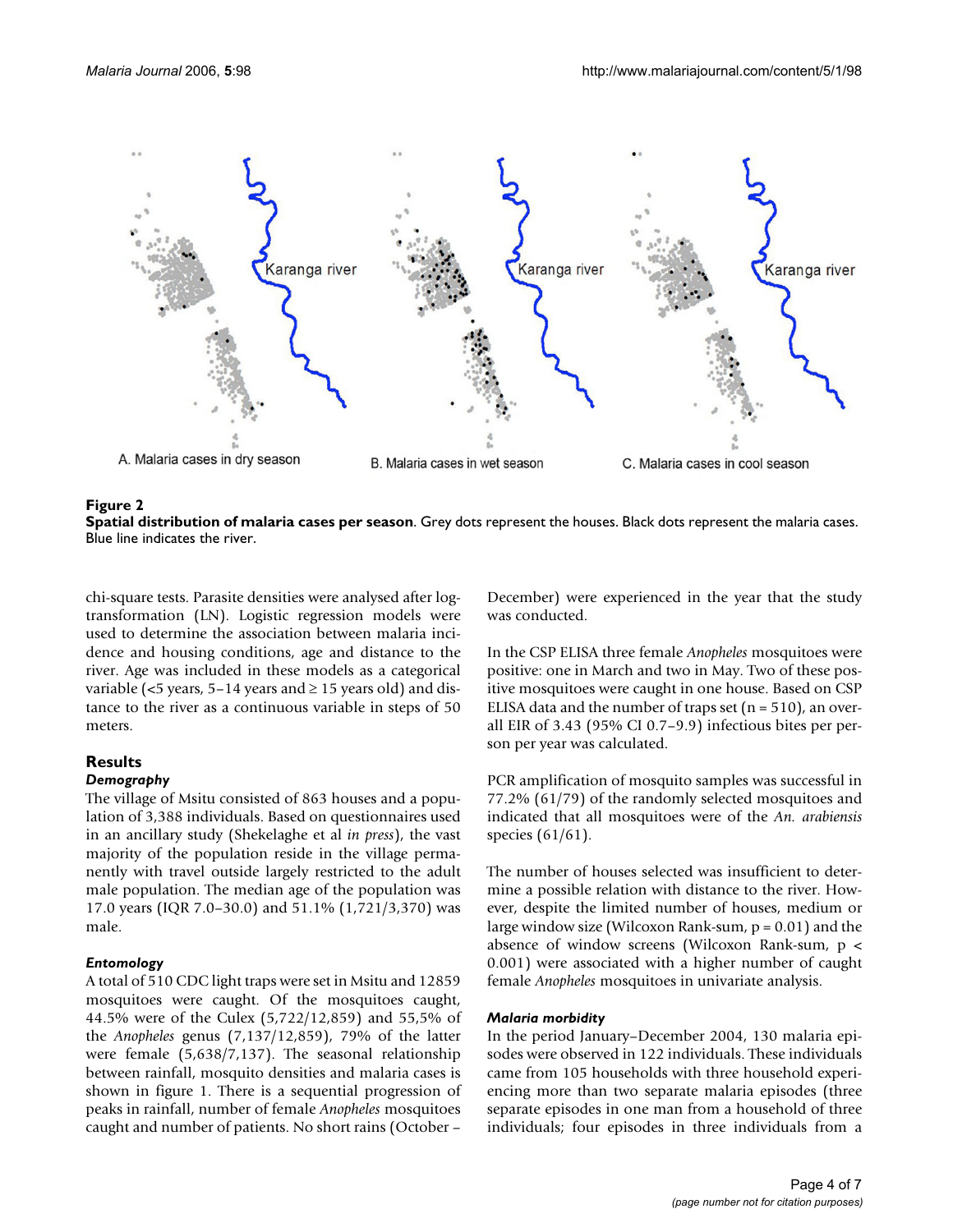|                                          | Malaria incidence<br>Crude OR | p-value | Adjusted OR            | p-value |
|------------------------------------------|-------------------------------|---------|------------------------|---------|
| Distance to breeding site                | $0.95(0.91 - 0.98)$           | 0.003   | $0.96(0.92 - 0.998)$   | 0.04    |
| Age                                      |                               |         |                        |         |
| under 5 yrs                              | $2.44$ (1.46-4.06)            | 0.001   | $2.36(1.41-3.97)$      | 0.001   |
| $5 - 14$ yrs                             | $3.80(2.51 - 5.75)$           | < 0.001 | $3.68(2.42 - 5.61)$    | < 0.001 |
| 15 yrs and older                         | 1.0 reference                 |         | 1.0 reference          |         |
| Window screen                            |                               |         |                        |         |
| Yes                                      | $0.586(0.41 - 0.84)$          | 0.03    | $0.65(0.44 - 0.94)$    | 0.023   |
| <b>No</b>                                | 1.0 reference                 |         | 1.0 reference          |         |
| Window size                              |                               |         |                        |         |
| Big/medium $(50 \text{ cm}^2)$           | $1.431(0.944 - 2.171)$        | 0.092   | $1.328(0.859 - 2.054)$ | 0.202   |
| Small/no window $(>50$ cm <sup>2</sup> ) | 1.0 reference                 |         | 1.0 reference          |         |

#### **Table 1: Risk factors associated with malaria incidence**

Crude and adjusted Odds Ratio (OR) are represented with a 95% confidence interval between brackets.

household of six individuals; and four episodes in different individuals from a household of twelve individuals). In the dry season 17 patients reported at the health facility, compared to 85 in the wet season and 28 in the cool season ( $\chi^2$  = 62,3, p < 0.001). In the dry season the geometric mean parasite density was 9309 (IQR 2,879– 43,002), in the wet season 4575 (IQR 1,040–28,119) and in the cool season 2864 (IQR 579-30,264) parasites/ $\mu$ l.

#### *Factors associated to malaria incidence*

The number of malaria cases was highest in houses close to the river that was considered as the main breeding site in the study area (Figure 2). The number of malaria cases was negatively associated to the distance to the river. Of those individuals who were living close to the river  $\left($  <1,200 meters) 5.1% (71/1,379) presented at the health centre with parasites during the study period compared to 3.0% (45/1,500) of those living at 1,200–1,600 meter and 2.8% (14/509) of those living at >1600 meter from the river ( $\chi^2$  test for trend = 9.08, p = 0.0026). The proportion of cases living at <1,200, 1,200–1,600 and >1,600 meter from the river was not different for the different seasons  $(\chi^2 = 0.94, p = 0.92)$ . In addition to the distance to the river, three other factors appeared associated with malaria incidence (Table 1). There was a relation with age with malaria episodes most frequently occurring in children aged 5–14 years, followed by those below 5 years. The use of window screens resulted in a lower risk of malaria and malaria cases were more frequently observed in houses with larger windows, although the latter was not statistically significant. Other housing conditions such as roof type ( $p = 0.85$ ), wall type ( $p = 0.90$ ) and the presence of eaves ( $p = 0.32$ ) were not related to risk of malaria.

#### **Discussion**

This study describes the pattern of malaria transmission in an area of very low transmission intensity, quantified by an estimated EIR of 3,43 (95% CI 0.7–9.9) infectious bites per person per year. The findings indicate a seasonal pattern of malaria transmission with a clear geographical clustering of malaria cases associated with proximity to the river.

The strong relation between malaria incidence and the distance to a river (as a potential breeding site) has been observed before [10,11]; that this relation is apparent within a single village where a relatively small number of malaria episodes were observed is noteworthy. Msitu wa Tembo is a semi-arid area, which provides few breeding sites associated with irrigated areas on the banks of the river. In non-irrigated semi-arid areas transmission is often below detection level during the dry season, but high toward the end of the rainy season [27]. This study shows a similar pattern with a marked effect of the rainy season and high mosquito numbers concentrated in the 2–4 weeks after the heavy rainfall. This increase is presumably the results of an increase in mosquito breeding sites where mosquitoes mature in 10–14 days after oviposition. It was expected that the association between distance to the river and malaria episodes would be strongest in the dry season when the river is the only available breeding site and would become weaker after the rains when alternative breeding sites are more abundant. There was however no difference in the geographical distribution of malaria cases in the different seasons. This may in part be due to the low number of malaria cases in the dry season and that the GIS analysis was not adjusted for proximity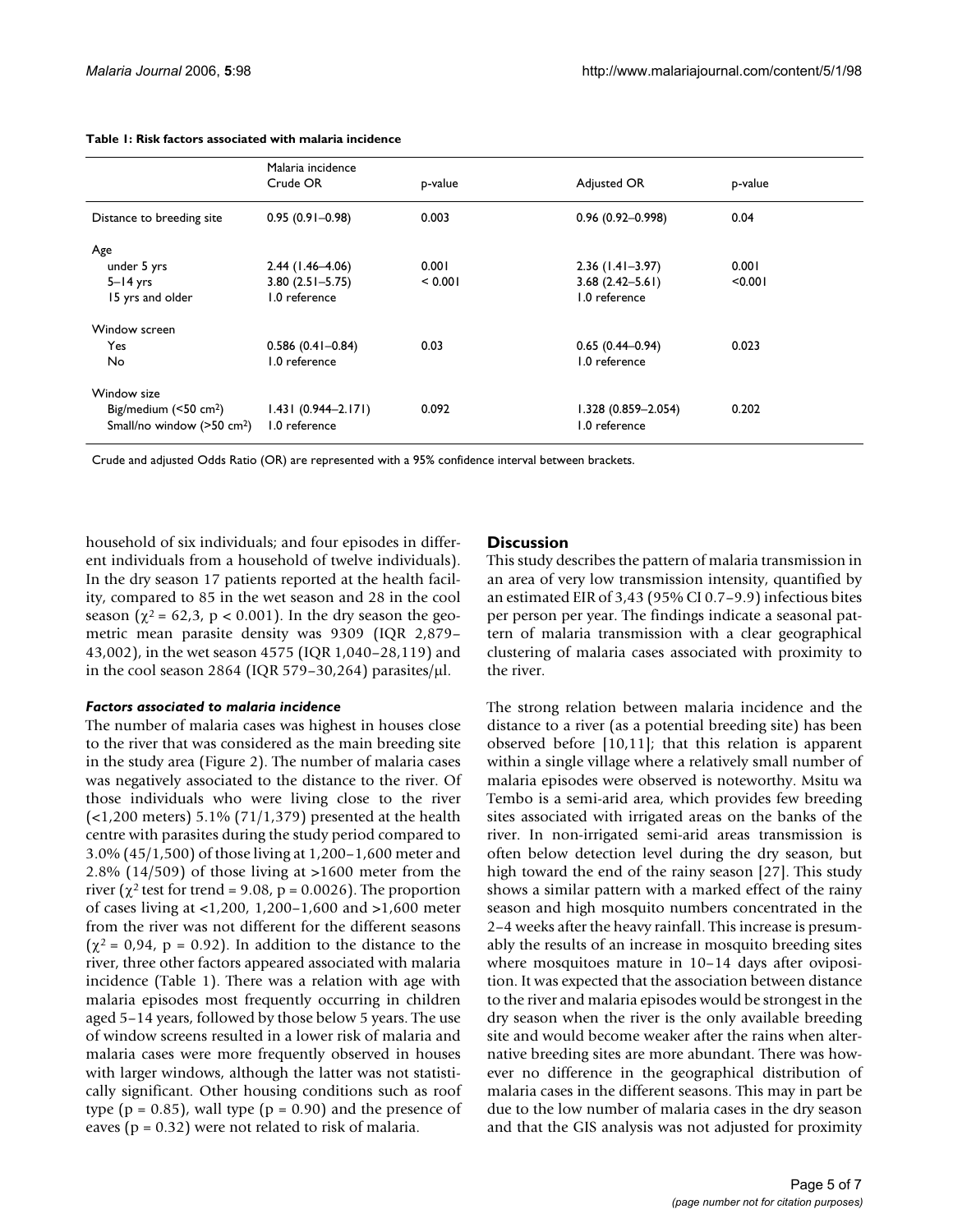of other houses. However, these data suggest that riverine breeding sites are the major source of vectors throughout the year. The principal effect of rainfall may be to increase the number and size of these sites maintaining the observed association of malaria cases and distance to the river. These data need interpreting in light of variations in rainfall patterns; in the year of study the annual rainfall was less the an 50% of the 10 year average (280 mm vs 615 mm) with no short rains.

The strong seasonal pattern of malaria transmission that we observed is typical of low transmission areas with seasonal rainfall [1,4]. In this study, malaria infections are observed in all age groups, as previously described [1] although malaria episodes are most common in children below fifteen years of age. This may reflect a lower level of immunity but may be partly attributable to a relative underestimation of adult malaria cases as well. Adults may be more likely to self medicate and, as a result, passive case detection may give incorrect estimates of age related disease patterns. Passive case detection may have resulted in an underestimation of symptomatic malaria episodes overall and definitely of parasite carriage, that can occur without symptoms even in low endemic areas [28]. However, whilst acknowledging that not all malaria infections will lead to a visit to the health clinic, there is no other health facility within a 10 km radius and clinic attendance was free during the study period, its is probable that all malaria related visits have been included and consider it unlikely that this has biased our results substantially.

There appeared to be clustering of malaria cases in certain houses. Although numbers were too small to allow firm conclusions, two out of three infected mosquitoes were caught in the same house and some households experienced several malaria episodes. This may indicate memorized site fidelity, as was previously noted in a nearby field site for *An. arabiensis*[29]

These findings provide a basis for transmission reducing interventions. Improving housing conditions such as window size and window screening can reduce the risk of malaria. In this respect, it is important to note that the major vector in this area, *An. arabiensis* [30] is known to show exophilic behaviour. This behaviour presents obstacles for interventions with treated bed-nets and indoor residual spraying and calls for greater focus on strategies such as larval control [31] or mass administration with gametocytocidal drugs to reduce the human infectious prior to the transmission season[32]. The data presented here suggest that with appropriate seasonal and spatial targeting these can be more effectively implemented.

#### **Conclusion**

The strong relation of malaria cases with the river suggest that focal malaria control is possible, either by larval control in river beddings or by selectively targeting households close to the breeding sites with transmission reducing interventions.

#### **Authors' contributions**

MJAMO conducted the fieldwork, analysis and wrote the manuscript, JTB was involved in data analysis and manuscript preparation. OKM, CH, PL, AM and HM were involved in data-collection. FWM was involved in the study logistics and the planning of the study. CJD and JTB designed the study and were involved in data analysis and manuscript preparation.

#### **Acknowledgements**

We thank the community and the village elders of Msitu wa Tembo for their cooperation. J.T. Bousema was supported by NWO-WOTRO (2003/ 00702) and C.J. Drakeley by a research fellowship in tropical medicine (#063516) from the Wellcome Trust. The study was conducted by PRIOR (NWO-WOTRO WIZ93-465) and the Joint Malaria Programme, a collaboration between the National Institute for Medical Research in Tanzania, Kilimanjaro Christian Medical Centre, London School of Hygiene and Tropical Medicine, and the University of Copenhagen.

#### **References**

- 1. Giha HA, Rosthoj S, Dodoo D, Hviid L, Satti GM, Scheike T, Arnot DE, Theander TG: **[The epidemiology of febrile malaria epi](http://www.ncbi.nlm.nih.gov/entrez/query.fcgi?cmd=Retrieve&db=PubMed&dopt=Abstract&list_uids=11198648)[sodes in an area of unstable and seasonal transmission.](http://www.ncbi.nlm.nih.gov/entrez/query.fcgi?cmd=Retrieve&db=PubMed&dopt=Abstract&list_uids=11198648)** *Trans R Soc Trop Med Hyg* 2000, **94:**645-651.
- 2. Snow RW, Bastos dAI, Lowe BS, Kabiru EW, Nevill CG, Mwankusye S, Kassiga G, Marsh K, Teuscher T: **[Severe childhood malaria in](http://www.ncbi.nlm.nih.gov/entrez/query.fcgi?cmd=Retrieve&db=PubMed&dopt=Abstract&list_uids=7810385) [two areas of markedly different falciparum transmission in](http://www.ncbi.nlm.nih.gov/entrez/query.fcgi?cmd=Retrieve&db=PubMed&dopt=Abstract&list_uids=7810385) [east Africa.](http://www.ncbi.nlm.nih.gov/entrez/query.fcgi?cmd=Retrieve&db=PubMed&dopt=Abstract&list_uids=7810385)** *Acta Trop* 1994, **57:**289-300.
- <span id="page-5-0"></span>3. Snow RW, Marsh K: **The consequences of reducing transmission of** *Plasmodium falciparum* **[in Africa.](http://www.ncbi.nlm.nih.gov/entrez/query.fcgi?cmd=Retrieve&db=PubMed&dopt=Abstract&list_uids=12521262)** *Adv Parasitol* 2002, **52:**235-264.
- 4. Lusingu JP, Vestergaard LS, Mmbando BP, Drakeley CJ, Jones C, Akida J, Savaeli ZX, Kitua AY, Lemnge MM, Theander TG: **Malaria morbidity and immunity among residents of villages with different** *Plasmodium falciparum* **[transmission intensity in North-](http://www.ncbi.nlm.nih.gov/entrez/query.fcgi?cmd=Retrieve&db=PubMed&dopt=Abstract&list_uids=15282030)[Eastern Tanzania.](http://www.ncbi.nlm.nih.gov/entrez/query.fcgi?cmd=Retrieve&db=PubMed&dopt=Abstract&list_uids=15282030)** *Malar J* 2004, **3:**26.
- 5. Maxwell CA, Chambo W, Mwaimu M, Magogo F, Carneiro IA, Curtis CF: **[Variation of malaria transmission and morbidity with](http://www.ncbi.nlm.nih.gov/entrez/query.fcgi?cmd=Retrieve&db=PubMed&dopt=Abstract&list_uids=14585106) [altitude in Tanzania and with introduction of alphacyper](http://www.ncbi.nlm.nih.gov/entrez/query.fcgi?cmd=Retrieve&db=PubMed&dopt=Abstract&list_uids=14585106)[methrin treated nets.](http://www.ncbi.nlm.nih.gov/entrez/query.fcgi?cmd=Retrieve&db=PubMed&dopt=Abstract&list_uids=14585106)** *Malar J* 2003, **2:**28.
- 6. Balls MJ, Bodker R, Thomas CJ, Kisinza W, Msangeni HA, Lindsay SW: **[Effect of topography on the risk of malaria infection in the](http://www.ncbi.nlm.nih.gov/entrez/query.fcgi?cmd=Retrieve&db=PubMed&dopt=Abstract&list_uids=15138076) [Usambara Mountains, Tanzania.](http://www.ncbi.nlm.nih.gov/entrez/query.fcgi?cmd=Retrieve&db=PubMed&dopt=Abstract&list_uids=15138076)** *Trans R Soc Trop Med Hyg* 2004, **98:**400-408.
- <span id="page-5-1"></span>7. Drakeley CJ, Carneiro I, Reyburn H, Malima R, Lusingu JP, Cox J, Theander TG, Nkya WM, Lemnge MM, Riley EM: **Altitude-dependent and – independent variations in** *Plasmodium falciparum* **[prev](http://www.ncbi.nlm.nih.gov/entrez/query.fcgi?cmd=Retrieve&db=PubMed&dopt=Abstract&list_uids=15838785)**[alence in northeastern Tanzania.](http://www.ncbi.nlm.nih.gov/entrez/query.fcgi?cmd=Retrieve&db=PubMed&dopt=Abstract&list_uids=15838785) **191:**1589-1598.
- 8. Trape JF, Lefebvre-Zante E, Legros F, Druilhe P, Rogier C, Bouganali H, Salem G: **[Malaria morbidity among children exposed to low](http://www.ncbi.nlm.nih.gov/entrez/query.fcgi?cmd=Retrieve&db=PubMed&dopt=Abstract&list_uids=8333568) [seasonal transmission in Dakar, Senegal and its implications](http://www.ncbi.nlm.nih.gov/entrez/query.fcgi?cmd=Retrieve&db=PubMed&dopt=Abstract&list_uids=8333568) [for malaria control in tropical Africa.](http://www.ncbi.nlm.nih.gov/entrez/query.fcgi?cmd=Retrieve&db=PubMed&dopt=Abstract&list_uids=8333568)** *Am J Trop Med Hyg* 1993, **48:**748-756.
- 9. Clarke SE, Bogh C, Brown RC, Walraven GE, Thomas CJ, Lindsay SW: **[Risk of malaria attacks in Gambian children is greater](http://www.ncbi.nlm.nih.gov/entrez/query.fcgi?cmd=Retrieve&db=PubMed&dopt=Abstract&list_uids=12474476) [away from malaria vector breeding sites.](http://www.ncbi.nlm.nih.gov/entrez/query.fcgi?cmd=Retrieve&db=PubMed&dopt=Abstract&list_uids=12474476)** *Trans R Soc Trop Med Hyg* 2002, **96:**499-506.
- 10. Staedke SG, Nottingham EW, Cox J, Kamya MR, Rosenthal PJ, Dorsey G: **[Short report: proximity to mosquito breeding sites as a](http://www.ncbi.nlm.nih.gov/entrez/query.fcgi?cmd=Retrieve&db=PubMed&dopt=Abstract&list_uids=14628938)**